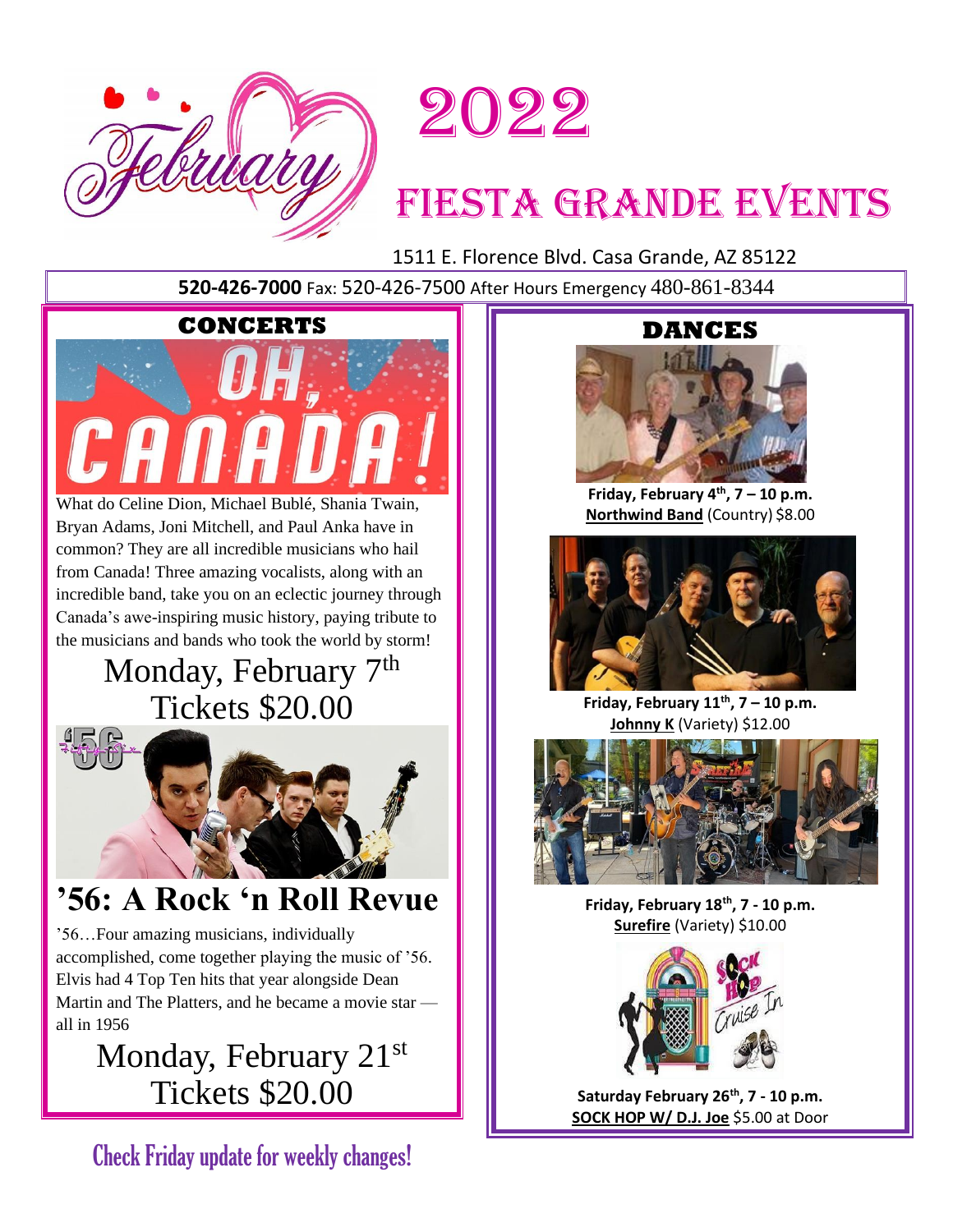# **MAIN OFFICE**

# **520-426-7000**

**M-F 9:00 a.m. – 4:00 p.m**.

**Sat. 9:00 a.m. – 1:00 p.m. Sun. Closed ALL BUILDINGS OPEN**

# **7 a.m. – 10 p.m**.

(Doors have panic bars, you can stay later, PLEASE TURN OFF LIGHTS AND FANS when you leave)

## **BOTH LAUNDRIES & BATH HOUSE/SHOWERS**

OPEN 24 HOURS

# **ACTIVITY OFFICE**

M-F 9 a.m. – 4 p.m.

**TICKET AVAILABLE** 

**9 a.m. – 1 p.m.**

# **NAME BADGE**

### *PLEASE WEAR YOUR NAME BADGE!*

Badges are a **MUST** all around Fiesta Grande. Even if volunteers or staff know you, your name badge is required at all activities and for service in the Business Office, the Activities Office, and the Mail Window.

# **WEDNESDAY: DONUTS & ANNOUNCEMENTS**



The Donuts (**one per person**) will be served at 9 a.m.

**Roffées**<br>Announcements will be made at 9:30 a.m. February 2<sup>nd</sup>, Coffee & Donuts - Caption Call February 9<sup>th</sup>, Coffee & Donuts - Sky Med February 16<sup>th</sup>, Coffee & Donuts - Norris RV Feb. 23<sup>rd</sup>, Coffee & Donuts - Impressions Dental

#### **GREAT LAKES POTLUCK**

**Saturday, February 5th in Ballroom Happy Hour 4:00 p.m., Dinner 5:00 p.m.** 50/25/25 Raffle, Optional gift exchange suggested \$10) Attire anything to show your



HOMETOWN or STATE pride. **Sign up by Ballroom doors**



# **STORY OF THE SONG "Hey, don't get on that plane"**

**Sunday, February 6th 1:00 p.m.** DJ Joe will discuss different aspects of songs. How they were written, how certain artists came to record them, etc.

# **NEW RESIDENTS COFFEE**

# **Tuesday, February 8th, at 9:00 a.m. in Ballroom**



This is for all New Residents. We will talk about all the great things that will be happening this coming season and meet other new residents.

**Sign up outside by Ballroom doors**

# **SKY MED**

## **Wednesday, February 9th, 11:00 in Craft Room**

Have a snack and learn about how Sky Med can transport you back home when medical emergencies strike.



**Sign up outside by Ballroom doors**



## **SOFTBALL BRAT FEED**

**Thursday, February 10th 4:00 p.m.** 50/50 Raffle and Football Boards **More info to follow**

#### **ADOPT-A-FAMILY Friday, February 11th from 10 AM to 12 Noon.**

**Bring sale items to the Ocotillo & Saguaro**



Adopt-A-Family is taking part in the Patio Sale on Saturday, February 12<sup>th</sup> 8 AM to 12 Noon. If you have items to donate to the Adopt-A-Family Patio Sale, items should be CLEAN & IN GOOD CONDITION. Appliances in working condition. This sale will support the families we adopt in December from Mesquite Elementary. We cannot accept donations before Friday, February 11th as we have no storage! Questions call 515-570-4531. Volunteers are needed for setup at 7 AM on February 11th and for sales at 8 AM and 10 AM.



#### **COMMUNITY PATIO SALE Saturday, February 12th 8:00 a.m. – Noon**

Great time to clean out those unwanted treasures (you might want to team up

with neighbors). To help promote your spot we will have a paper sign for you and a list of sites participating. **Sign up in Ballroom to have your site listed!**

# **EAST & WEST COAST POTLUCK**

**(AK, WA, OR, CA, & ID) and all 29 states East of the Mississippi Saturday, February 12th 3:00 - 6:00 in the Ballroom**



Come represent your state and share

a meal with new friends. Bring your own place setting and beverage. Optional gift exchange (can be used, new or regifted not to exceed \$10)

**Sign up outside by Ballroom doors**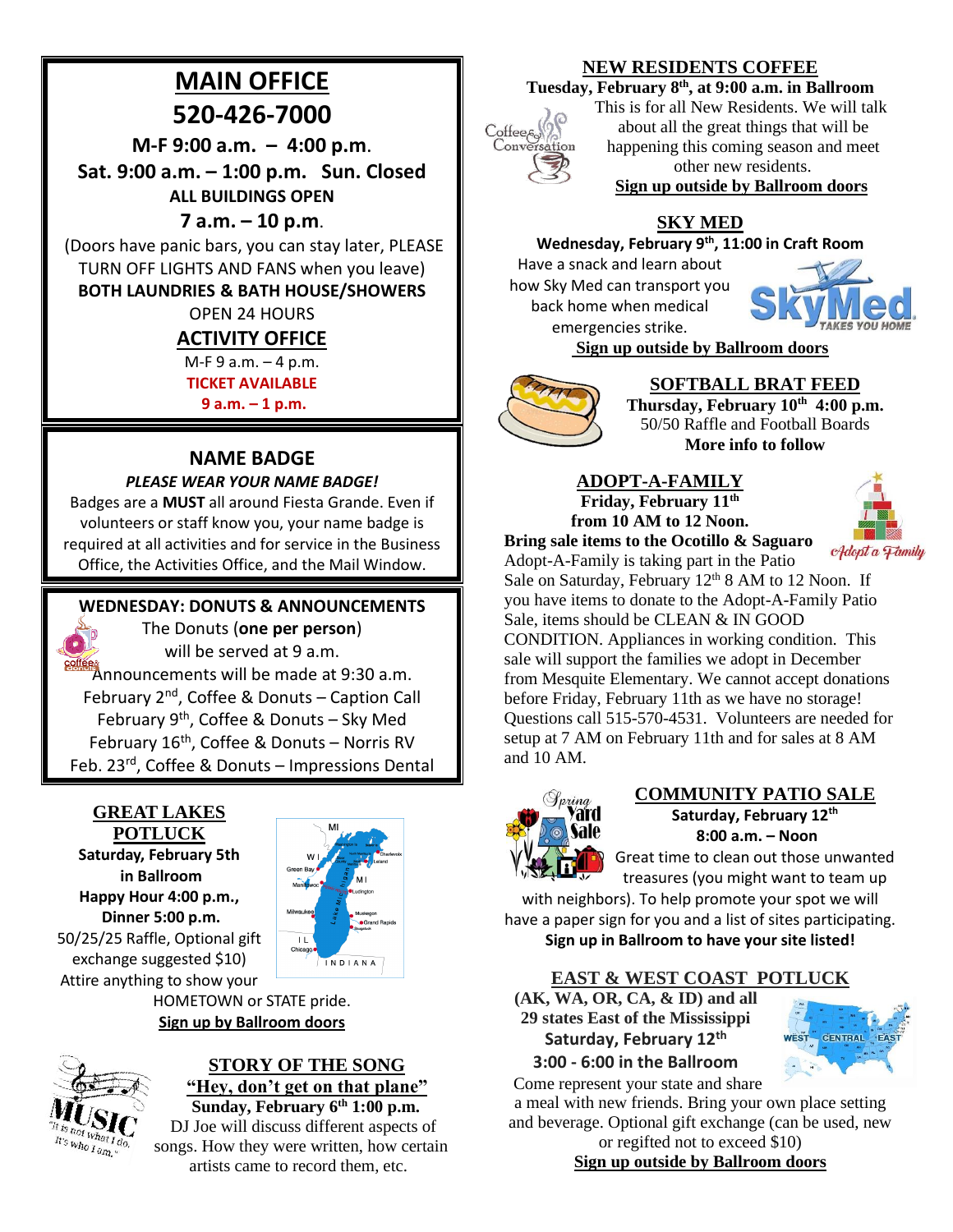# **CRAFT VENDOR SALE**



**Monday, February 14th 9:00 a.m. – Noon** BREAKFAST SWEETS & GOURMET HOT DOGS, W/CHIPS AND SODA. by

**C.A.R.E!** (Cancer Assistance Really Exists) 100 percent of our proceeds will once again go to Alliance Cancer Support Center of Arizona and are distributed to those in need here in Casa Grande. If you would like to be a vendor, please see Brenda, the Activity Director



#### **WINE, CHEESE AND SPIRITS**



**Thursday, February 17th in Ballroom**. **Doors open at 4:00 pm to starting sipping.**  Bring your own wine and spirits to share for tasting. Cheese, crackers, and fruit will be

provided. Tasting glasses and table service will be provided.

**Tickets Cost is \$5.00 each Purchase Tickets at WED. Meeting or at Activities**

#### **NEW IMAGE FASHIONS Friday, February 18th**



**10:00 a.m. – 3:00 p.m. In Ballroom** A selection of Spring Women's clothing, swimsuits, and watch battery replacement  **DESSERT & FASHION SHOW**

**Looking for Models! Talk to Brenda in Activities at 1:00 p.m. Tickets \$3.00** *(Limited to 48 tickets)*



**VARIETY SHOW**

**Saturday, February 19th 7:00 p.m. Auditions Wednesday February 2nd, 1:00 p.m.** Tickets go on sale Wednesday, February 2<sup>nd</sup>

after that they will be available at Activity Office. The **cost is \$5** and all money goes to Relay for Life. Come watch your friends and all the hidden talent at Fiesta Grande! Questions? Ginny Lewis #92 **Sign up outside by Ballroom doors to be in show!**

# **WY, CO, & NM POTLUCK**

**Sunday, February 20th Social Time 4:30 p.m. Dinner 5:00 p.m. Saguaro/Ocotillo Rooms** Bring Main Dish, side dish or

dessert. Please bring your own



beverage and table service Optional: Bring a White elephant gift to exchange. **Sign up outside by Ballroom doors**

# **FIESTA GRANDE 25th ANNUAL QUILT SHOW**

**Saturday, February 26th 9 a.m. to 3 p.m. in Ballroom** Members of Fiesta Grande Quilters, as well as Nonmembers, will exhibit their fabulous work.



#### **CANADA GATHERING Sunday, February 27th At the La Casa Ramada 2:00 p.m.**



Bring appetizers for sharing with the group. Please sign up on the posted sheets as we need to know how many tables and chairs to set up. Hope to see everyone there. Wear your best "Canadian" duds. **Sign up outside by Ballroom doors**

# **QUILT TRUNK SHOW**

**Monday, February 28th 1:00 p.m. in Ballroom Pat Knoechel** will be presenting her trunk show. The trunk show is open to all FG residents and friends.



#### **IOWA OMELETS ADOPT-A-FAMILY**



**Thursday, March 3 rd 8:00 a.m., 8:30 a.m., & 9:00 a.m. Tickets \$8.00**

Limited seating; get your tickets early. Menu consists of a two-egg omelet with your choice of additional

Ingredients, then each omelet is cooked individually in a bag. Accompanied by special bread, a fruit cup, and coffee or tea. Bring your own table setting.

**Purchase Tickets at WED. Meeting or at Activities**